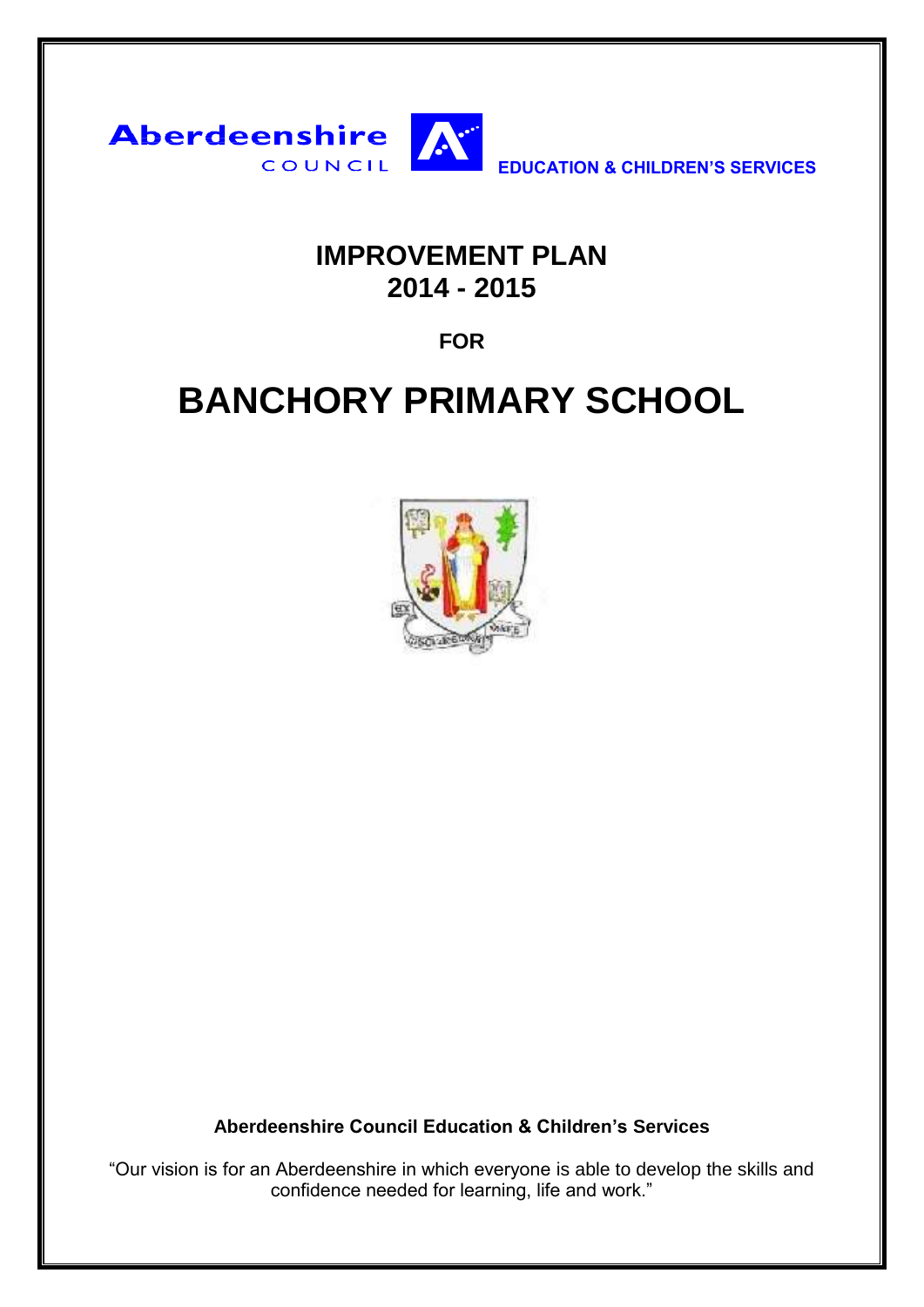## **"Learning Together, Growing Together"**

As a **Rights Respecting School**, the following school values are at the heart of all we do: **Honesty – Respect - Responsibility**

- We aim to be a centre of inclusive and effective teaching and learning
- $\checkmark$  We seek to develop the full potential of each child and to encourage parents and carers to be involved in their child's learning and the life of the school
- We hope to develop a sense of identity and pride in our school by promoting equality and fairness for all.
- We try to instill an awareness and an understanding of community values.

 $\checkmark$ 

*This will be revised over the 2014/2015 session*

In Banchory Primary School our vision is the driving force behind all our improvement activity.

Education & Children's Service's Quality Improvement Framework, is the overarching strategic management tool which directs and supports school improvement in establishments across Aberdeenshire. At the heart of the framework is the belief that self evaluation in each school drives improvement and all improvement is aimed at delivering positive outcomes for children and young people.

"*Self evaluation is a reflective, professional process through which schools get to know themselves well…Improvement Planning builds on that self knowledge by involving us in understanding and valuing the best of that which already exists, deciding how good we can really be, and identifying the best way forward.*

*The Journey to Excellence Part 4: Planning for Excellence, HMIe, 2007*

Self-evaluation is an on-going process and involves all stakeholders, including our pupils. It is reported annually to parents/carers in our Standards and Quality Report.

Education & Children's Service Improvement Cycle

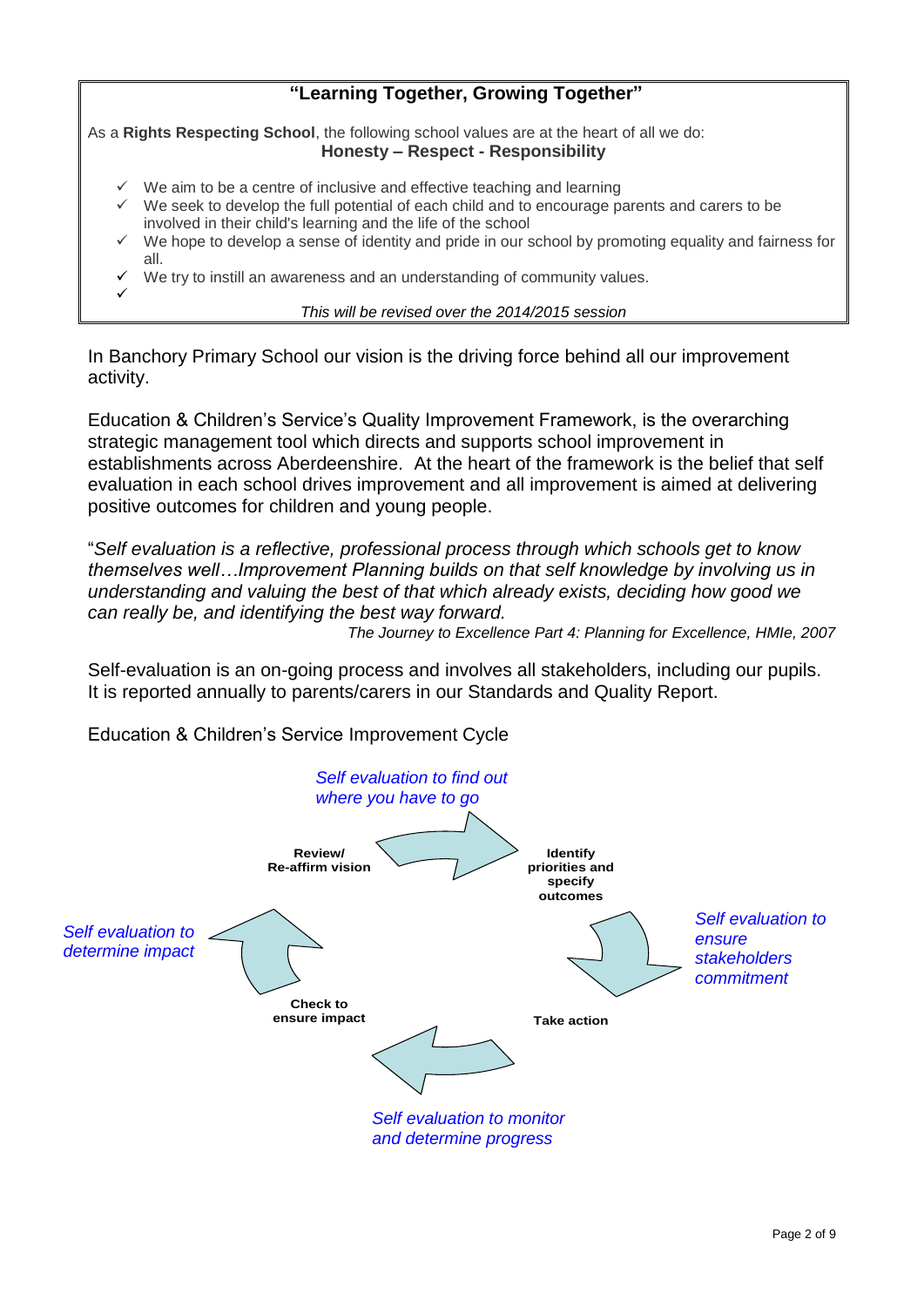The priorities for improvement contained in the Improvement Plan for 2014 – 15 reflect this process and the priorities identified locally and nationally.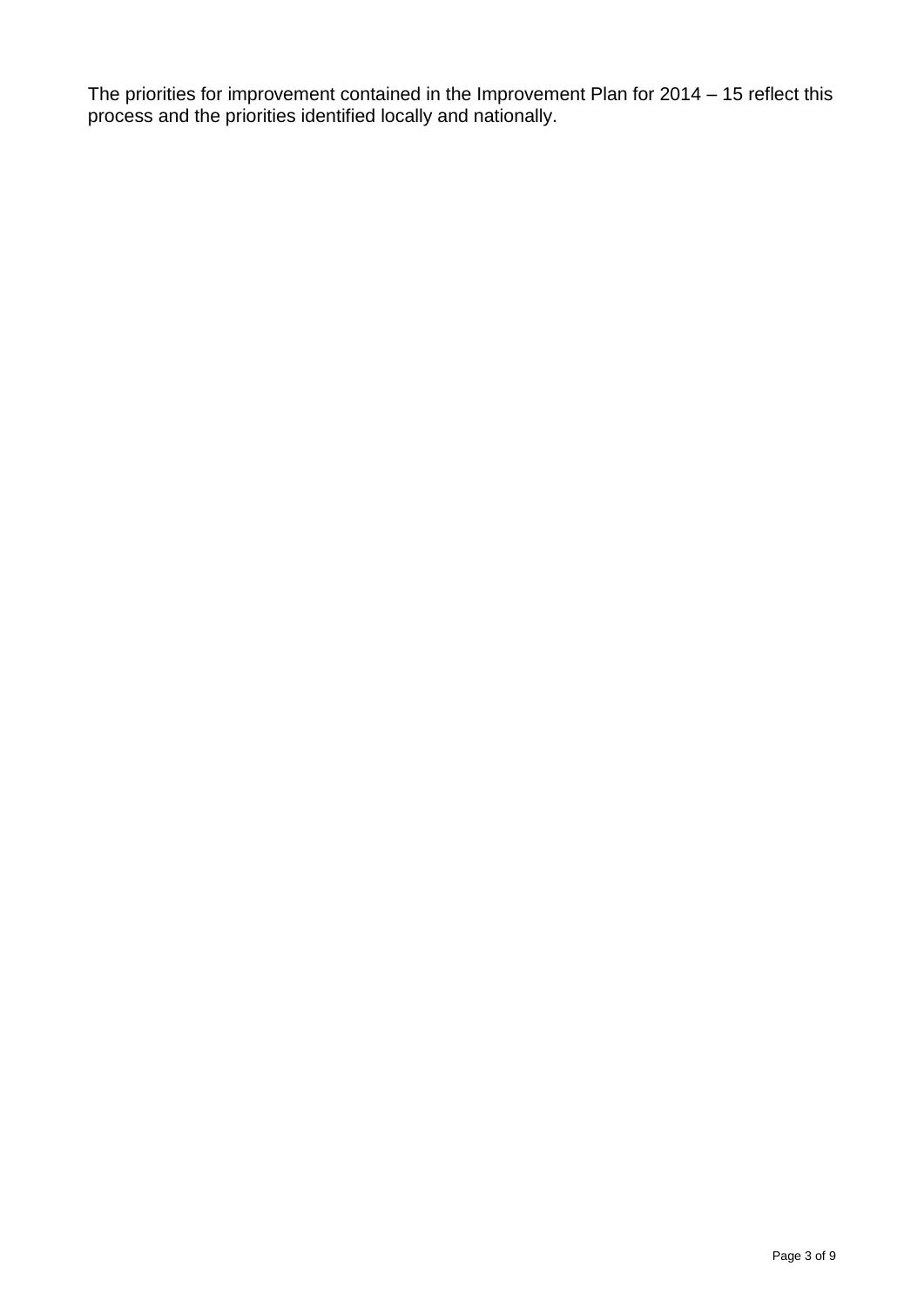

## **Improvement Plan**

| Improvement Priority No.                                                                                                                                                                                                                                                                                                                                                                                                                                                                                                                                                                                                                                                                                                                                                                                                                                                                                                                                                                                                                                                                                                                                                                                                                                                                                                                                                                                                                                                                                                                                                                                                                                                                                                                                                                                                         | 1 |  | Curriculum for Excellence - ACTIVE LITERACY P1-3                                                                                                                                                                                                                                                                                                                                                                                                                                                                                                                                                                                                                                                                                                                                                                                               |                                                                                                                                                                                           |
|----------------------------------------------------------------------------------------------------------------------------------------------------------------------------------------------------------------------------------------------------------------------------------------------------------------------------------------------------------------------------------------------------------------------------------------------------------------------------------------------------------------------------------------------------------------------------------------------------------------------------------------------------------------------------------------------------------------------------------------------------------------------------------------------------------------------------------------------------------------------------------------------------------------------------------------------------------------------------------------------------------------------------------------------------------------------------------------------------------------------------------------------------------------------------------------------------------------------------------------------------------------------------------------------------------------------------------------------------------------------------------------------------------------------------------------------------------------------------------------------------------------------------------------------------------------------------------------------------------------------------------------------------------------------------------------------------------------------------------------------------------------------------------------------------------------------------------|---|--|------------------------------------------------------------------------------------------------------------------------------------------------------------------------------------------------------------------------------------------------------------------------------------------------------------------------------------------------------------------------------------------------------------------------------------------------------------------------------------------------------------------------------------------------------------------------------------------------------------------------------------------------------------------------------------------------------------------------------------------------------------------------------------------------------------------------------------------------|-------------------------------------------------------------------------------------------------------------------------------------------------------------------------------------------|
| Intended Outcome (s) / Impact                                                                                                                                                                                                                                                                                                                                                                                                                                                                                                                                                                                                                                                                                                                                                                                                                                                                                                                                                                                                                                                                                                                                                                                                                                                                                                                                                                                                                                                                                                                                                                                                                                                                                                                                                                                                    |   |  | Actions / Lead member of staff                                                                                                                                                                                                                                                                                                                                                                                                                                                                                                                                                                                                                                                                                                                                                                                                                 | <b>Timescales</b>                                                                                                                                                                         |
| Increased overall attainment and achievement in Literacy.<br>Increase each pupil's ability to understand and use English accurately, through the<br>development of skills and knowledge.<br>Support and enhance the individual's intellectual and social development through language<br>and literature. Improved learning experiences.<br>Promote enjoyment of language.<br>Provide a clear structure for literacy development.<br>To link home and school literacy and learning experiences more effectively.<br>Evidence:<br>Pupils will be able to discuss their individual feelings, thoughts, opinions in an appropriate<br>manner<br>Pupils will work independently and as part of a group during reading and writing activities<br>Pupils will successfully talk to convey and listen to obtain information in a variety of contexts<br>and situations<br>Pupils will display enthusiasm and greater engagement with regard to literacy activities<br>Teachers will provide increased opportunities for pupils to successfully engage in collaborative<br>learning<br>Demonstrate understanding through their response to speakers and texts<br>Develop an awareness of genre<br>Write in various genres<br>Read independently and fluently<br>Spell common words accurately<br>Successfully use word attack skills to read new and unfamiliar text<br>Produce writing of a consistently high standard across their learning<br>Use knowledge of phonics to decode unfamiliar vocabulary<br>Apply knowledge of phonics and spelling rules to spell new words<br>Staff will confidently apply strategies in the classroom setting<br>Pupils will successfully transfer skills across all curricular areas<br>Parent will actively support pupils in carrying out homework tasks<br>Improved results in standardised tests |   |  | <b>DHT Lynn Service</b><br>School audit of reading culture - review reading and literacy policy<br>Identification of a Literacy Co-ordinator and working group<br>Introduction of Active Literacy Programme<br>BIG Writing and other supplementary programmes across all stages - inset day.<br>Use of collegiate time to familiarise staff with new materials<br>Early stages staff to implement Active Literacy programme.<br>Staff training on Active Literacy<br>Working group to share professional practice<br>Offer a curricular evening to parents to discuss principles and practice of literacy across the<br>curriculum and to explain new approach.<br>Initiate professional evenings with partner schools to share experiences and practice<br>Twilight Session with Cross Cluster colleague successful shared practice. 28.10.14 | Start Term 1<br>Brief Intro-inset Aug.<br>tbc<br>Use of individual CPD time<br>November Inset Day &<br>Collegiate Meetings<br>Started term 4 12/13<br>Term 1<br>Term 2<br>Evaluate Term 4 |
| How will you measure success?                                                                                                                                                                                                                                                                                                                                                                                                                                                                                                                                                                                                                                                                                                                                                                                                                                                                                                                                                                                                                                                                                                                                                                                                                                                                                                                                                                                                                                                                                                                                                                                                                                                                                                                                                                                                    |   |  |                                                                                                                                                                                                                                                                                                                                                                                                                                                                                                                                                                                                                                                                                                                                                                                                                                                |                                                                                                                                                                                           |

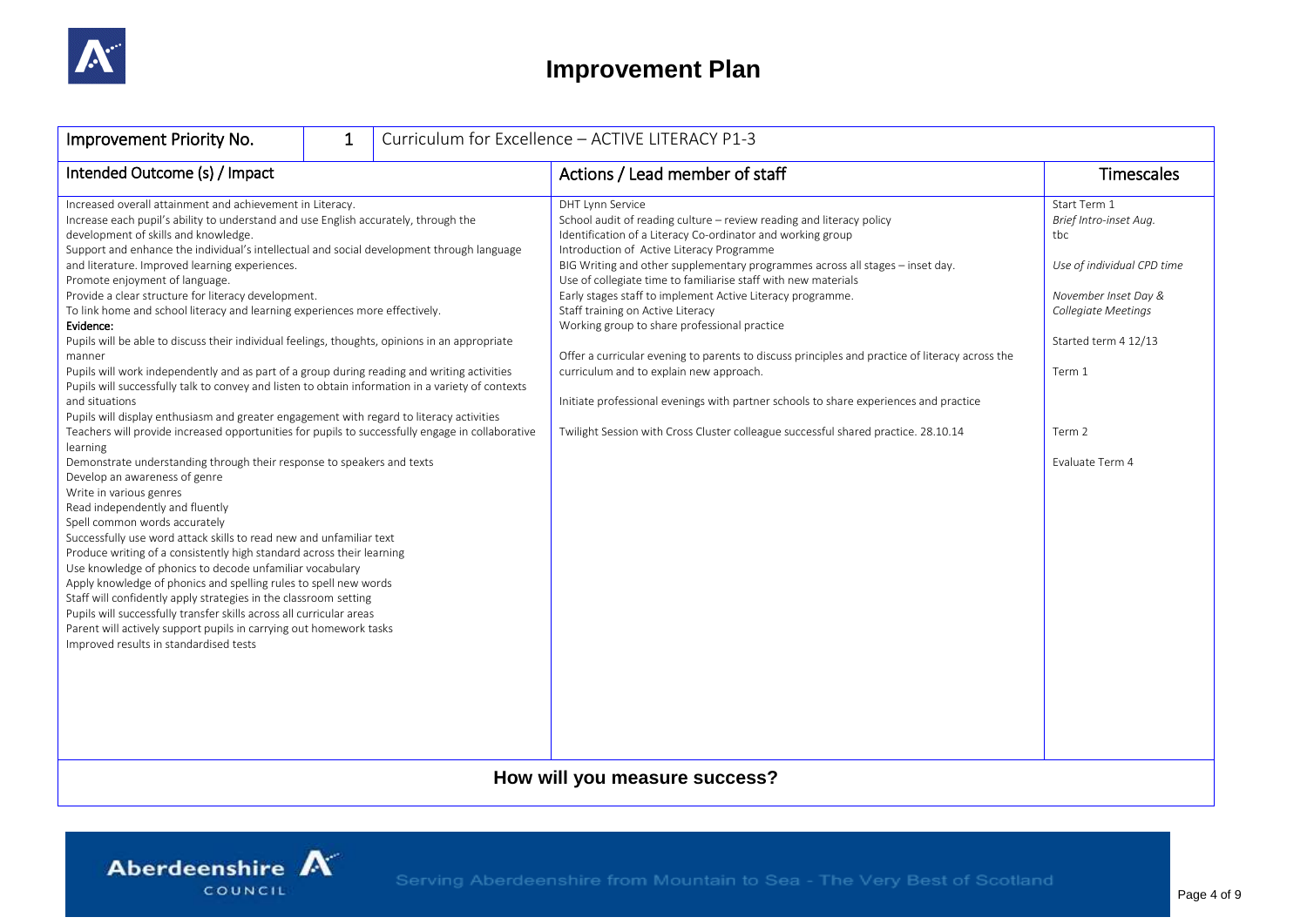

| Moderation and Assessment using the following Resources:                                                            |  |  |  |  |  |
|---------------------------------------------------------------------------------------------------------------------|--|--|--|--|--|
| Authority based/Cluster based CPD                                                                                   |  |  |  |  |  |
| School based CPD using expertise of staff                                                                           |  |  |  |  |  |
| Sharing best practice with partner schools in the network                                                           |  |  |  |  |  |
| Staff training in 3-18 Framework, Literacy across the curriculum, Building the Curriculum                           |  |  |  |  |  |
| Use of Education Scotland website to observe best practice.                                                         |  |  |  |  |  |
| Continued engagement with literacy outcomes and experiences, HGIOS3, CATC2                                          |  |  |  |  |  |
| Building the Curriculum and Journey to Excellence<br>How will we find out?                                          |  |  |  |  |  |
|                                                                                                                     |  |  |  |  |  |
| Through providing opportunities for pupils to model and scaffold the development of language thinking skills        |  |  |  |  |  |
| Through planned active learning which will provide opportunities for teachers to observe in a variety of situations |  |  |  |  |  |
| Through use of effective questioning techniques                                                                     |  |  |  |  |  |
| Talking to the children                                                                                             |  |  |  |  |  |
| Observing the children at work                                                                                      |  |  |  |  |  |
| Children's written work                                                                                             |  |  |  |  |  |
| Children's own evaluations                                                                                          |  |  |  |  |  |
| End of unit assessment i.e. posters, leaflets, big books, fact files presentations etc                              |  |  |  |  |  |
| DHT led tracking meetings with individual teachers                                                                  |  |  |  |  |  |
| Pupil Sampling by SMT<br>Classroom observations                                                                     |  |  |  |  |  |
|                                                                                                                     |  |  |  |  |  |
| Pupils' Learning Journeys                                                                                           |  |  |  |  |  |
| Peer and self-evaluation by pupils and teachers<br>Standardised Reading and Spelling Tests                          |  |  |  |  |  |
|                                                                                                                     |  |  |  |  |  |
| <b>Progress Check / Comments / Next Steps</b>                                                                       |  |  |  |  |  |
|                                                                                                                     |  |  |  |  |  |
| Active Spelling introduced P1-3<br>October 31 <sup>st</sup> 2014<br>Date:                                           |  |  |  |  |  |
| P4 upwards trialling.                                                                                               |  |  |  |  |  |
| Feedback from staff                                                                                                 |  |  |  |  |  |
|                                                                                                                     |  |  |  |  |  |
| Date:                                                                                                               |  |  |  |  |  |
|                                                                                                                     |  |  |  |  |  |
|                                                                                                                     |  |  |  |  |  |
|                                                                                                                     |  |  |  |  |  |

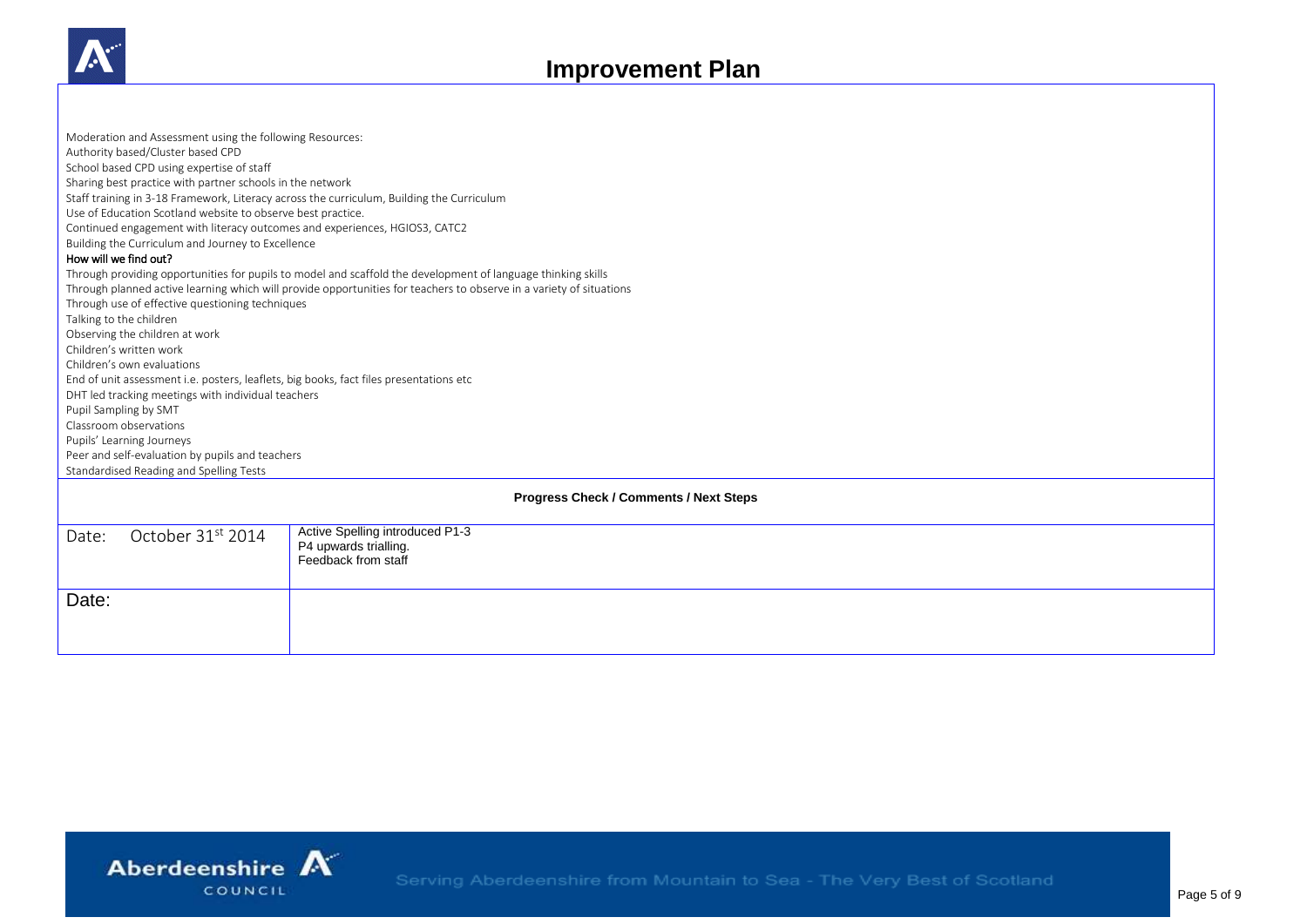

| Improvement Priority No.                                                                                                                                                                                                                                                                                                                                                                                                                                                                                                                                                                                                                                                                                                                                                                                                                                                                                                                                                                                                                                                                                                                                                                                                                                                                | $\overline{2}$ | <b>GIRFEC &amp; INCLUSION</b> |                                                                                                                                                                                                                                                                                                                                                                                                                                                                                                                                                                                                                                                                                                                                                                                                                                                                                                                                                                                                                                                                                                                                                                                                                           |                              |
|-----------------------------------------------------------------------------------------------------------------------------------------------------------------------------------------------------------------------------------------------------------------------------------------------------------------------------------------------------------------------------------------------------------------------------------------------------------------------------------------------------------------------------------------------------------------------------------------------------------------------------------------------------------------------------------------------------------------------------------------------------------------------------------------------------------------------------------------------------------------------------------------------------------------------------------------------------------------------------------------------------------------------------------------------------------------------------------------------------------------------------------------------------------------------------------------------------------------------------------------------------------------------------------------|----------------|-------------------------------|---------------------------------------------------------------------------------------------------------------------------------------------------------------------------------------------------------------------------------------------------------------------------------------------------------------------------------------------------------------------------------------------------------------------------------------------------------------------------------------------------------------------------------------------------------------------------------------------------------------------------------------------------------------------------------------------------------------------------------------------------------------------------------------------------------------------------------------------------------------------------------------------------------------------------------------------------------------------------------------------------------------------------------------------------------------------------------------------------------------------------------------------------------------------------------------------------------------------------|------------------------------|
| <b>Intended Outcome</b>                                                                                                                                                                                                                                                                                                                                                                                                                                                                                                                                                                                                                                                                                                                                                                                                                                                                                                                                                                                                                                                                                                                                                                                                                                                                 |                |                               | Actions/Lead Member of Staff                                                                                                                                                                                                                                                                                                                                                                                                                                                                                                                                                                                                                                                                                                                                                                                                                                                                                                                                                                                                                                                                                                                                                                                              | <b>Timescales</b>            |
| <b>GIRFEC</b><br>Raising Attainment and Achievement<br>Staff training on Revised IEP Format<br>Ongoing staff involvement in IEPs Care Plans IAFs as appropriate<br>Ongoing Improvements across school towards becoming a more inclusive learning<br>environment:<br>Dyslexia Friendly<br>Autism Aware<br>Increased Expectations for ALL<br>Evidence:<br>All pupils play an active role in the formulation of their IEP<br>Parent are consulted and given opportunity to comment<br>All children are presented with a curriculum appropriate to their needs.<br>There is a rigorous tracking/audit system for additional support needs<br>All staff to attend collegiate meeting/training session on revised IEP format.<br>Staff training on Revised IEP Format<br>On-going staff involvement in IEPs Care Plans IAFs as appropriate.<br>ASN Co-ordinator support-leaflet for parents<br>Ongoing development work at BPS to enhance provision<br>Continued transition work<br>Early Years Framework and Early Intervention & Prevention<br>Offer information sessions to parents and carers<br>Sharing best practice with other establishments<br>Joint in-service with primary and secondary colleagues - focus ASN/Enhanced Provision<br>http://www.nhconline.net/nhconline/triangle/ |                |                               | DHT Heather Matheson Aiken &<br>Support for Learning Teachers<br>All teaching staff<br><b>SMT</b><br>Partner Providers<br>External partner agencies<br>CSN colleagues<br>Parents and pupils<br>http://www.scotland.gov.uk/Resource/0039/00399456.pdf<br>Using common tools and processes. Adopting a holistic approach and working in close<br>collaboration with other agencies and professionals.<br>Improved care and welfare of all children through effective communication channels with<br>home, outside agencies and partner providers.<br>Enhanced partnership working between professionals in the school to improve learning and<br>teaching experiences for all pupils.<br>Ensure all staff are familiar with authority processes including Framework for Inclusion, IAF,<br>Support Manual, Pathways to Policy and school procedures for LAC, Identified Needs, Dyslexia<br>Toolkit, Autism toolbox etc.<br>Improvements towards becoming an 'Enhanced Provision' school.<br>All staff pupils and parents engage with the revised IEP format.<br>Support for Learning Teachers<br>All teaching staff<br><b>SMT</b><br>Partner Providers<br>External partner agencies<br>CSN colleagues<br>Parents and pupils | Ongoing-started Term 4 13/14 |
|                                                                                                                                                                                                                                                                                                                                                                                                                                                                                                                                                                                                                                                                                                                                                                                                                                                                                                                                                                                                                                                                                                                                                                                                                                                                                         |                |                               | How will you measure success?                                                                                                                                                                                                                                                                                                                                                                                                                                                                                                                                                                                                                                                                                                                                                                                                                                                                                                                                                                                                                                                                                                                                                                                             |                              |

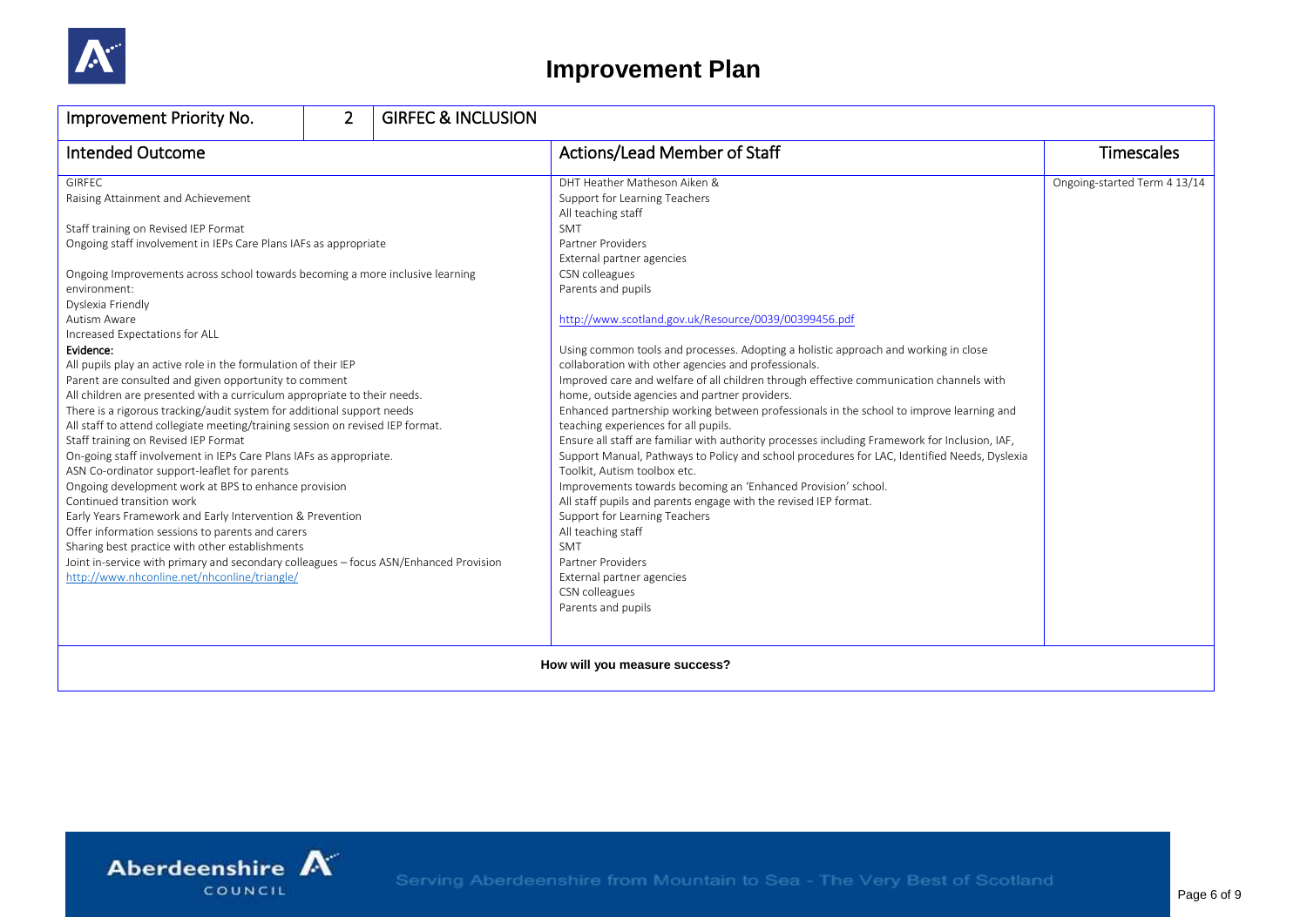

| DHT/individual teacher tracking meetings                                                                                                                                                                                                                                                                                                                  |                                                                                                                                          |  |  |  |  |
|-----------------------------------------------------------------------------------------------------------------------------------------------------------------------------------------------------------------------------------------------------------------------------------------------------------------------------------------------------------|------------------------------------------------------------------------------------------------------------------------------------------|--|--|--|--|
| Classroom observation                                                                                                                                                                                                                                                                                                                                     |                                                                                                                                          |  |  |  |  |
| Stakeholder questionnaires                                                                                                                                                                                                                                                                                                                                |                                                                                                                                          |  |  |  |  |
| Pupils' views sampling                                                                                                                                                                                                                                                                                                                                    |                                                                                                                                          |  |  |  |  |
| Homework and class work monitoring - HT/DHTs                                                                                                                                                                                                                                                                                                              |                                                                                                                                          |  |  |  |  |
| Resources to aid Evaluation-to be updated:                                                                                                                                                                                                                                                                                                                |                                                                                                                                          |  |  |  |  |
| Flexible Learning Pathways Guidance                                                                                                                                                                                                                                                                                                                       |                                                                                                                                          |  |  |  |  |
| <b>STARS Leaflet</b>                                                                                                                                                                                                                                                                                                                                      |                                                                                                                                          |  |  |  |  |
| Whole School Evidence of:                                                                                                                                                                                                                                                                                                                                 |                                                                                                                                          |  |  |  |  |
| Planning to support emotional and social wellbeing                                                                                                                                                                                                                                                                                                        |                                                                                                                                          |  |  |  |  |
|                                                                                                                                                                                                                                                                                                                                                           | Knowledgeable staff who can provide a flexible approach, reflect on their own teaching styles and adapt to their knowledge of the pupil. |  |  |  |  |
| Consistency from all staff, developing trust and reducing anxieties.                                                                                                                                                                                                                                                                                      |                                                                                                                                          |  |  |  |  |
| Whole staff awareness and ongoing CPD                                                                                                                                                                                                                                                                                                                     |                                                                                                                                          |  |  |  |  |
|                                                                                                                                                                                                                                                                                                                                                           | A key person with knowledge of autism, who pupils, staff and parents can approach for advice and information                             |  |  |  |  |
| Accurate profiling which identifies strengths as well as barriers to learning                                                                                                                                                                                                                                                                             |                                                                                                                                          |  |  |  |  |
|                                                                                                                                                                                                                                                                                                                                                           | Appropriate assessment and reporting procedures                                                                                          |  |  |  |  |
| Views of pupils and families incorporated in planning                                                                                                                                                                                                                                                                                                     |                                                                                                                                          |  |  |  |  |
|                                                                                                                                                                                                                                                                                                                                                           | Forward planning for transitions - across the school and at times of personal changes                                                    |  |  |  |  |
| Awareness of the impact of sensory environment in social areas                                                                                                                                                                                                                                                                                            |                                                                                                                                          |  |  |  |  |
| Coordinated communication regarding pupils                                                                                                                                                                                                                                                                                                                |                                                                                                                                          |  |  |  |  |
| Links with other agencies                                                                                                                                                                                                                                                                                                                                 |                                                                                                                                          |  |  |  |  |
| Reviewing ethos, policies and practices                                                                                                                                                                                                                                                                                                                   |                                                                                                                                          |  |  |  |  |
| Framework for Inclusion<br>Pathways to Policy<br>Protecting Children and Young People in Aberdeenshire<br><b>NESCPC</b> Guidelines<br>Inclusive Education<br>Improving services to Protect children<br>Pathways to Policy<br>Aberdeenshire:<br>Guide to Integrated Assessment Framework<br>Framework for Inclusion<br>Integrated Children's Services Plan |                                                                                                                                          |  |  |  |  |
|                                                                                                                                                                                                                                                                                                                                                           |                                                                                                                                          |  |  |  |  |
| <b>Progress Check / Comments / Next Steps</b>                                                                                                                                                                                                                                                                                                             |                                                                                                                                          |  |  |  |  |
| 31.10                                                                                                                                                                                                                                                                                                                                                     | Revised audit in line with Authority Guidelines<br>QIV follow-up                                                                         |  |  |  |  |
| Date                                                                                                                                                                                                                                                                                                                                                      |                                                                                                                                          |  |  |  |  |
|                                                                                                                                                                                                                                                                                                                                                           |                                                                                                                                          |  |  |  |  |

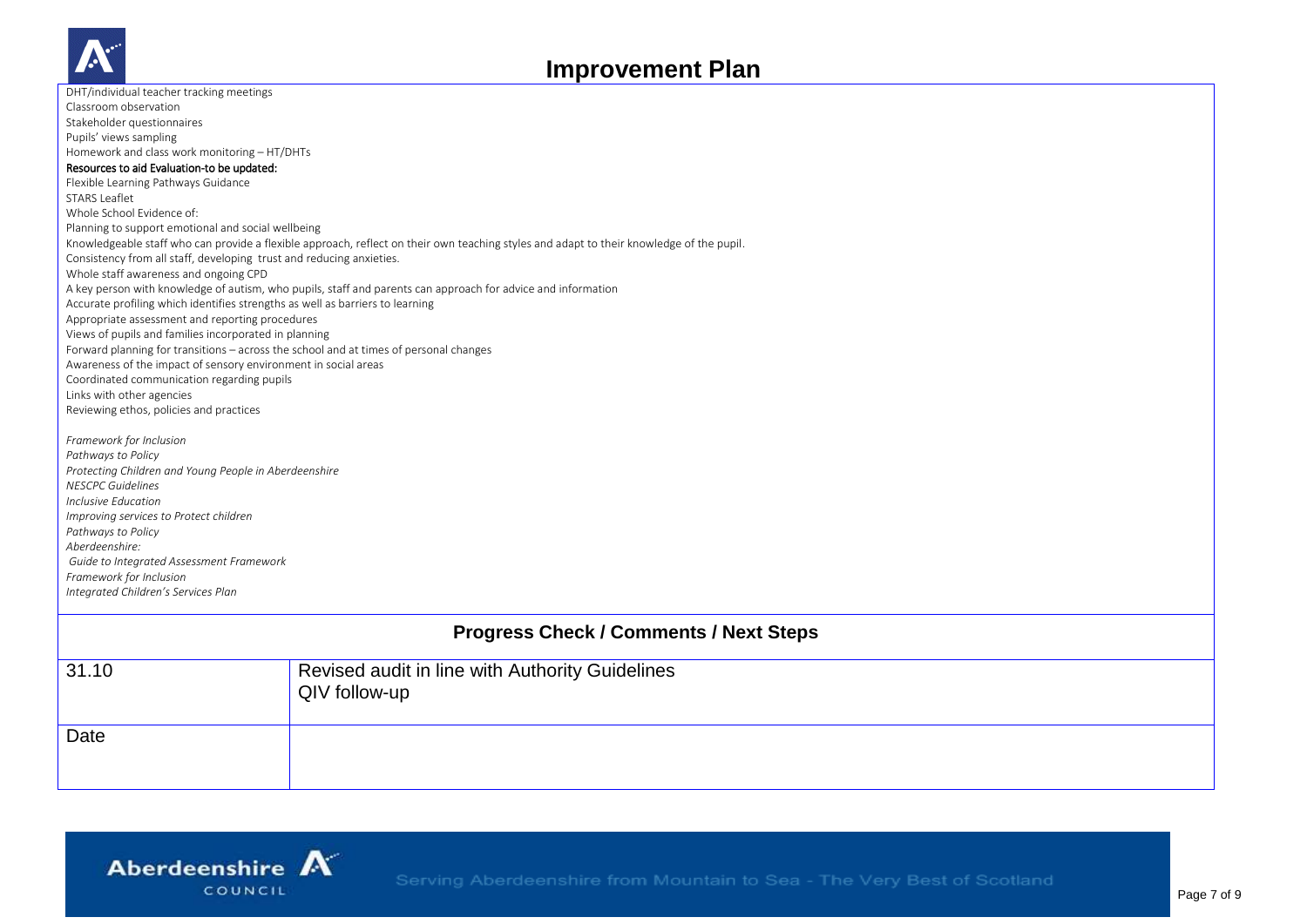

| Improvement Priority No.                                                                                                                                                                                                                                                                                                                                                                                                                                                                                                                                                                                                             | 3 | SELF-EVALUATION |                                                                                                                                                                                                                                                                                                                                                                                                                                                                                                                                                                                                                                                                                         |                          |
|--------------------------------------------------------------------------------------------------------------------------------------------------------------------------------------------------------------------------------------------------------------------------------------------------------------------------------------------------------------------------------------------------------------------------------------------------------------------------------------------------------------------------------------------------------------------------------------------------------------------------------------|---|-----------------|-----------------------------------------------------------------------------------------------------------------------------------------------------------------------------------------------------------------------------------------------------------------------------------------------------------------------------------------------------------------------------------------------------------------------------------------------------------------------------------------------------------------------------------------------------------------------------------------------------------------------------------------------------------------------------------------|--------------------------|
| <b>Intended Outcome</b>                                                                                                                                                                                                                                                                                                                                                                                                                                                                                                                                                                                                              |   |                 | <b>Actions/Lead Person</b>                                                                                                                                                                                                                                                                                                                                                                                                                                                                                                                                                                                                                                                              | <b>Timescales</b>        |
| Self-Evaluation<br>Raising Attainment and Achievement<br>Improved awareness of school's strengths, pupil attainment<br>and effective pace and challenge through:<br>All staff confident with operational aspects of InCas<br>Professional judgement confirmed by an objective monitoring<br>tool<br>Clear and comprehensive tracking of pupil progress in Reading,<br>Writing and Maths<br>SMT have a comprehensive profile of each pupil's ability and<br>progress<br>Reliable evidence to assist with self-evaluation<br>Evidence used to inform classroom practice<br>Improved quality and more informed approach to planning for |   |                 | HT Jackie Fernandez/DHTs<br>Quality Assurance will continue to be high profile<br>Focus on Authority & Education Scotland self-evaluation<br>programme & resources<br>Familiarisation and implementation of revised Authority<br>materials - self-evaluation and QA Strategy Groups.<br>Revise School Quality Assurance Calendar and Self Evaluation<br>Policy.<br>Stringent audit procedures using increased expectations, QIs<br>and key questions<br>Use of Working Groups for staff to evaluate their own practice.<br>Create opportunities for staff to share good practice within<br>school and within cluster<br>Continue to provide opportunities for pupils to engage in self- | Term 1-Term 4<br>2014/15 |
| effective learning and teaching<br>Evidence:<br>Individual pupils are appropriately challenged<br>Pace of work is determined by the needs of the child<br>All children are presented with a curriculum appropriate to<br>their needs.                                                                                                                                                                                                                                                                                                                                                                                                |   |                 | evaluation through Learning Journeys, Profiles<br>Continue to canvass the opinions of stakeholders through<br>questionnaires<br>Continue to offer information sessions to parents and to issue<br>guidance on the work of the school.                                                                                                                                                                                                                                                                                                                                                                                                                                                   |                          |
| How will you measure success?                                                                                                                                                                                                                                                                                                                                                                                                                                                                                                                                                                                                        |   |                 |                                                                                                                                                                                                                                                                                                                                                                                                                                                                                                                                                                                                                                                                                         |                          |